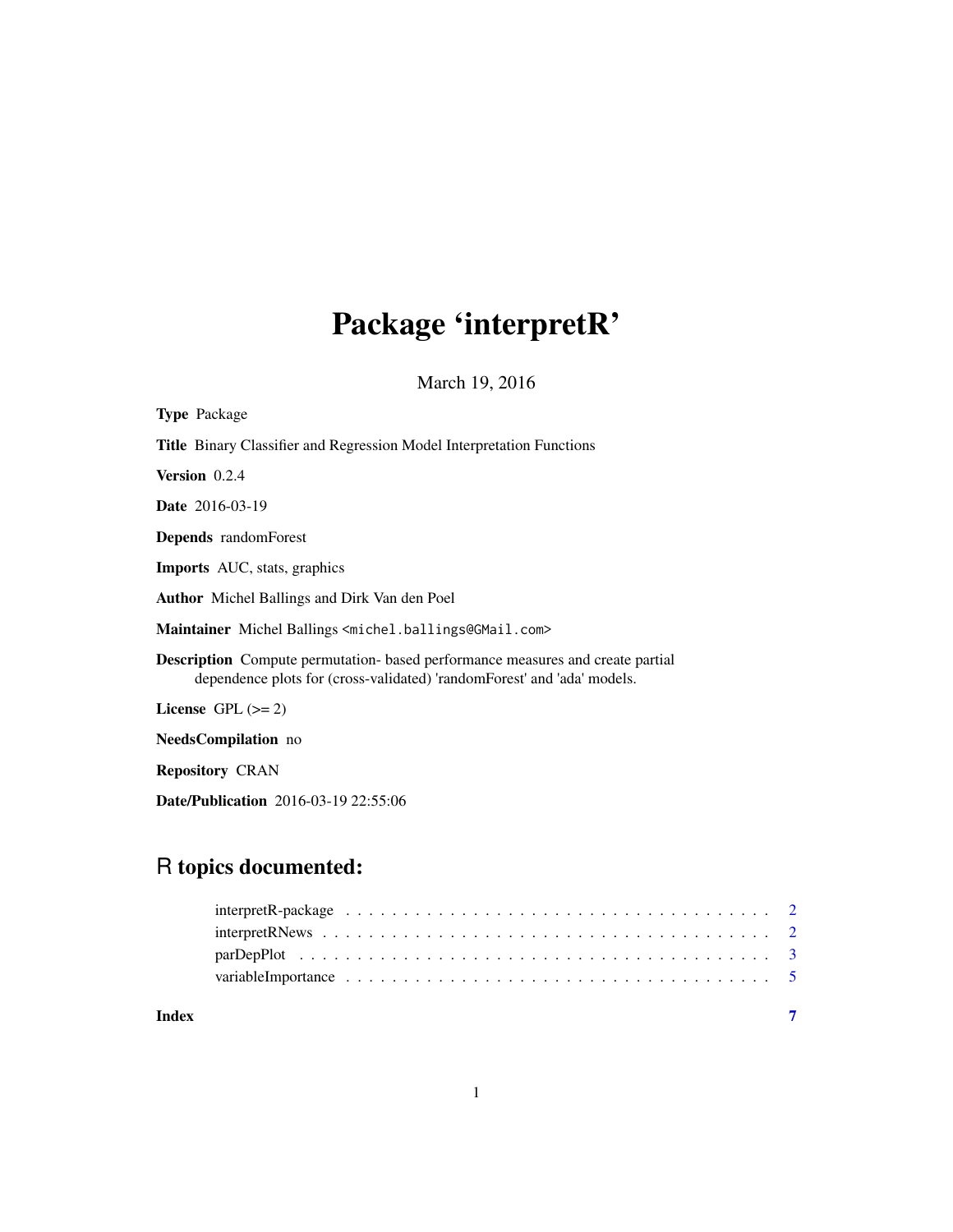<span id="page-1-0"></span>

#### Description

Compute permutation-based performance meaures (for binary classification) and create partial dependence plots (cross-validated classification and regression models). Currently only binary classification and regression models estimated with the package randomForest are supported. Binary classification models estimated with ada are also supported.

#### Details

| Package: | interpretR |
|----------|------------|
| Type:    | Package    |
| Version: | 0.2.1      |
| Date:    | 2014-03-23 |
| License: | $GPL (=2)$ |

#### Author(s)

Authors: Michel Ballings, and Dirk Van den Poel, Maintainer: <Michel.Ballings@GMail.com>

#### See Also

[parDepPlot](#page-2-1), [variableImportance](#page-4-1)

interpretRNews *Display the NEWS file*

#### Description

interpretRNews shows the NEWS file of the interpretR package.

#### Usage

```
interpretRNews()
```
#### Author(s)

Authors: Michel Ballings and Dirk Van den Poel, Maintainer: <Michel.Ballings@GMail.com>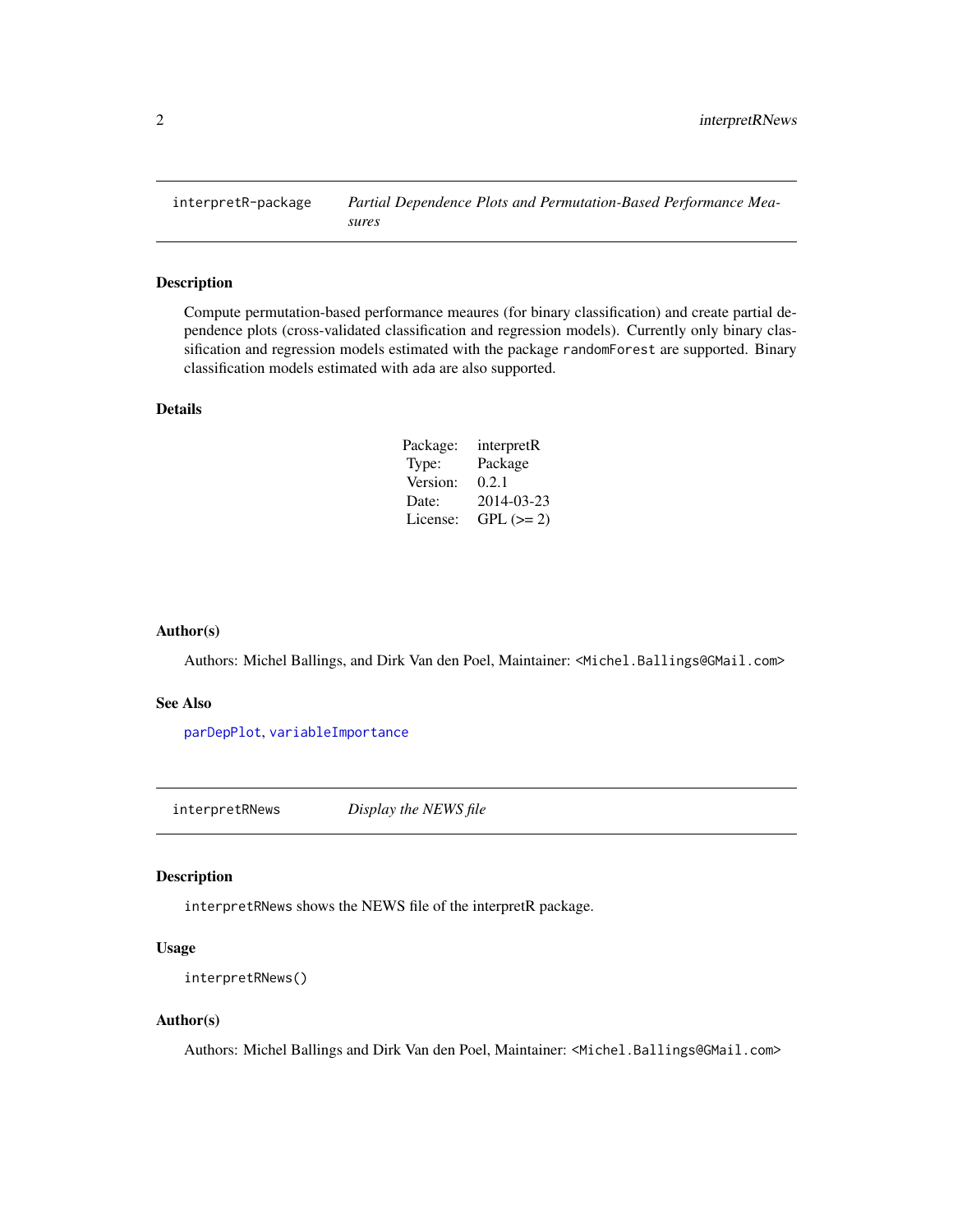#### <span id="page-2-0"></span>parDepPlot 3

#### See Also

[parDepPlot](#page-2-1)

#### Examples

interpretRNews()

<span id="page-2-1"></span>parDepPlot *Model interpretation functions: Partial Dependence Plots*

#### Description

parDepPlot creates partial dependence plots for binary (cross-validated) classification models and regression models. Currently only binary classification models estimated with the packages randomForest and ada are supported. In addition randomForest regression models are supported.

#### Usage

```
parDeplot(x.name, object, data, rm.outliers = TRUE, fact = 1.5,n.pt = 50, robust = FALSE, ci = FALSE, u.quant = 0.75,
 l.quant = 0.25, xlab = substr(x.name, 1, 50), ylab = NULL, main = if
  (any(class(object) %in% c("randomForest", "ada")))
 paste("Partial Dependence on", substr(x.name, 1, 20)) else
 paste("Cross-Validated Partial Dependence on", substr(x.name, 1, 10)),
 logit = TRUE, ylim = NULL, ...)
```
#### Arguments

| x.name      | the name of the predictor as a character string for which a partial dependence<br>plot has to be created.                                                                             |
|-------------|---------------------------------------------------------------------------------------------------------------------------------------------------------------------------------------|
| object      | can be a model or a list of cross-validated models. Currently only binary classi-<br>fication models built using the packages randomForest and ada are supported.                     |
| data        | a data frame containing the predictors for the model or a list of data frames for<br>cross-validation with length equal to the number of models.                                      |
| rm.outliers | boolean, remove the outliers in x name. Outliers are values that are smaller than<br>$max(Q1-factor*IQR,min)$ or greater than $min(Q3+fact*IQR,max)$ . Overridden if<br>xlim is used. |
| fact        | factor to use in rm. outliers. The default is 1.5.                                                                                                                                    |
| n.pt        | if x name is a continuous predictor, the number of points that will be used to plot<br>the curve.                                                                                     |
| robust      | if TRUE then the median is used to plot the central tendency (recommended<br>when logit=FALSE). If FALSE the mean is used.                                                            |
| сi          | boolean. Should a confidence interval based on quantiles be plotted? This only<br>works if robust=TRUE.                                                                               |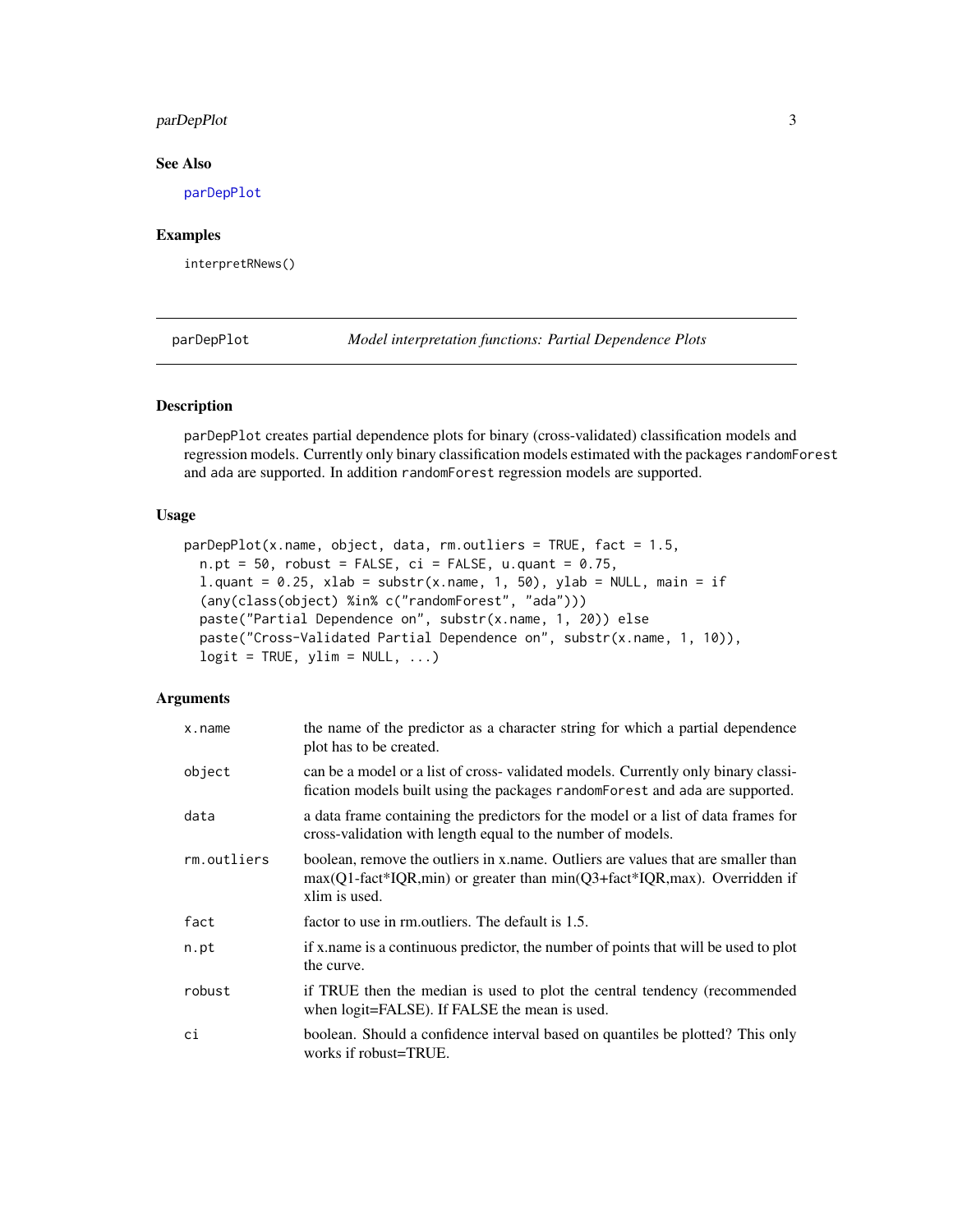<span id="page-3-0"></span>

| u.quant    | Upper quantile for ci. This only works if ci=TRUE and robust=TRUE.                                                                              |
|------------|-------------------------------------------------------------------------------------------------------------------------------------------------|
| l.quant    | Lower quantile for ci. This only works if ci=TRUE and robust=TRUE.                                                                              |
| xlab       | label for the x-axis. Is determined automatically if NULL.                                                                                      |
| ylab       | label for the y-axis.                                                                                                                           |
| main       | main title for the plot.                                                                                                                        |
| logit      | boolean. Should the y-axis be on a logit scale or not? If FALSE, it is recom-<br>mended to set robust=TRUE. Only applicable for classification. |
| ylim       | The y limits of the plot                                                                                                                        |
| $\ddots$ . | other graphical parameters for plot.                                                                                                            |

#### Details

For classification, the response variable in the model is always assumed to take on the values {0,1}. Resulting partial dependence plots always refer to class 1. Whenever strange results are obtained the user has three options. First set rm.outliers=TRUE. Second, if that doesn't help, set robust=TRUE. Finally, if that doesn't help, the user can also try setting ci=TRUE. Areas with larger confidence intervals typically indicate problem areas. These options help the user tease out the root of strange results and converge to better parameter values.

#### Author(s)

Authors: Michel Ballings, and Dirk Van den Poel, Maintainer: <Michel.Ballings@GMail.com>

#### References

The code in this function uses part of the code from the partialPlot function in randomForest. It is expanded and generalized to support cross-validation and other packages.

#### See Also

[variableImportance](#page-4-1)

#### Examples

```
library(randomForest)
#Prepare data
data(iris)
iris <- iris[1:100,]
iris$Species <- as.factor(ifelse(factor(iris$Species)=="setosa",0,1))
```

```
#Cross-validated models
#Estimate 10 models and create 10 test sets
data <- list()
rf \leftarrow list()for (i in 1:10) {
  ind <- sample(nrow(iris),50)
  rf[[i]] <- randomForest(Species~., iris[ind,])
  data[[i]] <- iris[-ind,]
}
```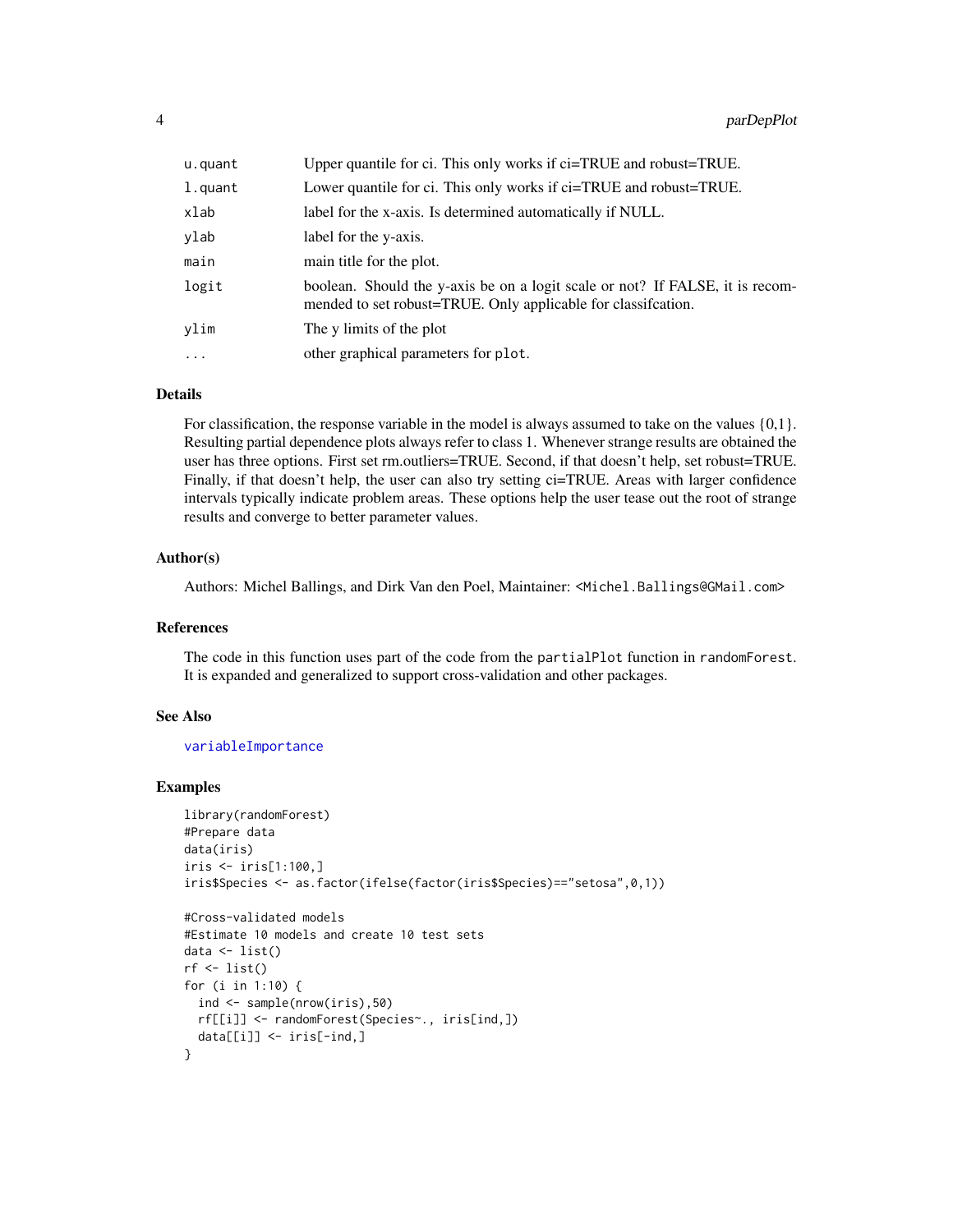#### <span id="page-4-0"></span>variableImportance 5

```
parDepPlot(x.name="Petal.Width", object=rf, data=data)
#Single model
#Estimate a single model
ind <- sample(nrow(iris),50)
rf <- randomForest(Species~., iris[ind,])
parDepPlot(x.name="Petal.Width", object=rf, data=iris[-ind,])
```
<span id="page-4-1"></span>variableImportance *Permutation- based Variable Importance Measures*

#### Description

variableImportance produces permutation- based variable importance measures (currently only for binary classification models from the package randomForest and only for the performance measure AUROC)

#### Usage

```
variableImportance(object = NULL, xdata = NULL, ydata = NULL, CV = 3,
 measure = "AUROC", sort = TRUE)
```
#### Arguments

| object  | A model. Currently only binary classification models from the package random Forest.                                                                                                                            |
|---------|-----------------------------------------------------------------------------------------------------------------------------------------------------------------------------------------------------------------|
| xdata   | A data frame containing the predictors for the model.                                                                                                                                                           |
| ydata   | A factor containing the response variable.                                                                                                                                                                      |
| CV      | Cross-validation. How many times should the data be permuted and the decrease<br>in performance be calculated? Afterwards the mean is taken. CV should be<br>higher for very small samples to ensure stability. |
| measure | Currently only Area Under the Receiver Operating Characteristic Curve (AU-<br>ROC) is supported.                                                                                                                |
| sort    | Logical. Should the results be sorted from high to low?                                                                                                                                                         |

#### Details

Currently only binary classification models from randomForest are supported. Also, currently only AUROC is supported. Definition of MeanDecreaseAUROC: for the entire ensemble the AUROC is recorded on the provided xdata. The same is subsequently done after permuting each variable (iteratively, for each variable separately). Then the latter is subtracted from the former. This is called the Decrease in AUROC. If we do this for multiple CV, it becomes the Mean Decrease in AUROC.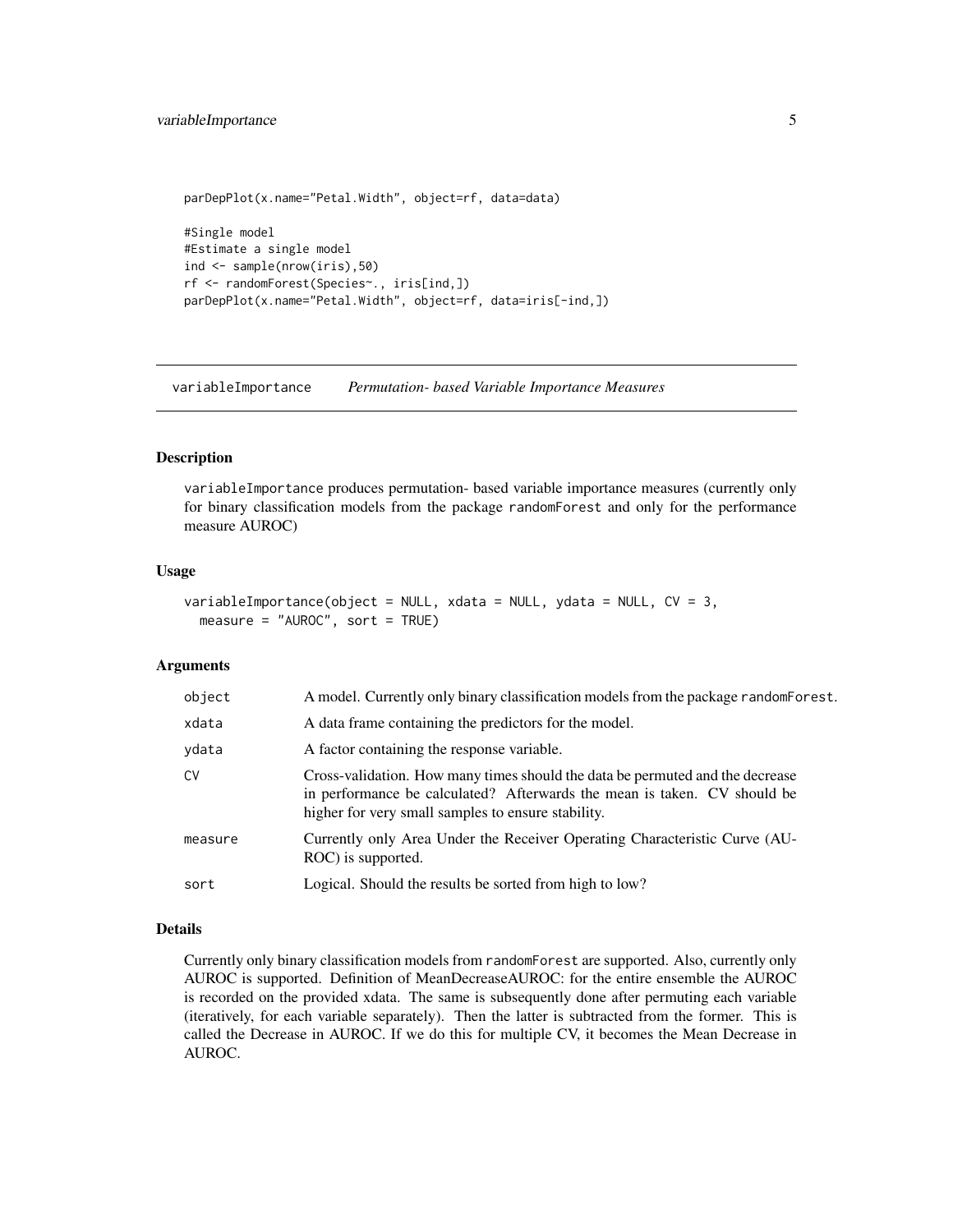### <span id="page-5-0"></span>Value

A data frame containing the variable names and the mean decrease in AUROC

#### Author(s)

Authors: Michel Ballings, and Dirk Van den Poel, Maintainer: <Michel.Ballings@GMail.com>

#### See Also

[parDepPlot](#page-2-1)

#### Examples

```
#Prepare data
data(iris)
iris <- iris[1:100,]
iris$Species <- as.factor(ifelse(factor(iris$Species)=="setosa",0,1))
#Estimate model
library(randomForest)
ind <- sample(nrow(iris),50)
rf <- randomForest(Species~., iris[ind,])
#Obtain variable importances
variableImportance(object=rf, xdata=iris[-ind,names(iris) != "Species"],
ydata=iris[-ind,]$Species)
```